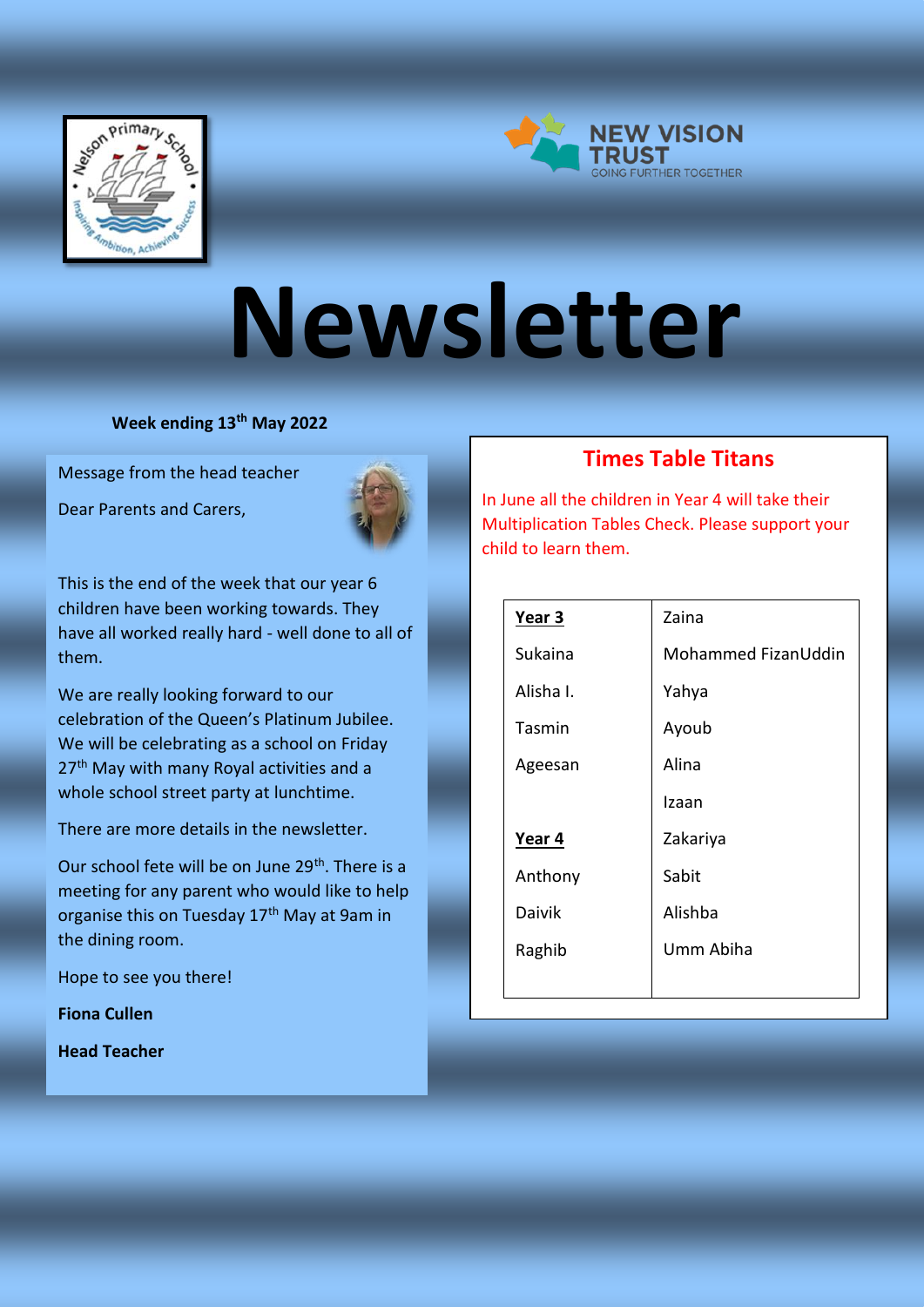### **Uniform**

Please make sure your child wears the correct uniform for school.

We want everyone to wear uniform to give a sense of belonging to all the pupils our school; and for our school to stand out particularly when we take the children out of the school grounds.

Our PE kit is the blue PE t-shirt and navy blue leggings or jogging bottoms or shorts.

Most children wear the uniform but unfortunately some people are choosing to wear track suits in the wrong colour or named brands or the wrong colour jumper, skirt or trousers. Your child will be given the correct clothes to borrow for the day if they don't have the correct uniform.

If any children have grown out of their uniform, it would be really good to bring it in to school so that we can support those children who need it.

**Thank you**

### **Attendance**

#### **Year Group attendance last week**.

| Year N2 | 88.2 |
|---------|------|
| Year R  | 91.3 |
| Year 1  | 90.4 |
| Year 2  | 92.5 |
| Year 3  | 94.8 |
| Year 4  | 93.0 |
| Year 5  | 93.7 |
| Year 6  | 96.1 |
|         |      |

### **Term time leave**

Please do not take your child on holiday or for other reasons when the school is open. We have 12 weeks holiday every year.

It is the governors' policy that fines will be issued for those parents who choose to take their children out of school.

### **Dates for your diary**

**Friday 27th May 2022 – School celebration of the Queen's Platinum Jubilee**

**Monday 30th May – School closed for half term**

**Monday 6th June 2022 – School closed for extra holiday to celebrate the Queen's Platinum Jubilee**

**Tuesday 7th June – Children return to school**

**Monday 27th June – Sports Week**

**Wednesday 29th June 2022 – School Fete**

**Thursday 14th July – School production of Matilda at Elmhurst School**

```
Thursday 21st July – Year 6 Presentation Evening
```

```
Friday 22nd July – Last Day of school
```